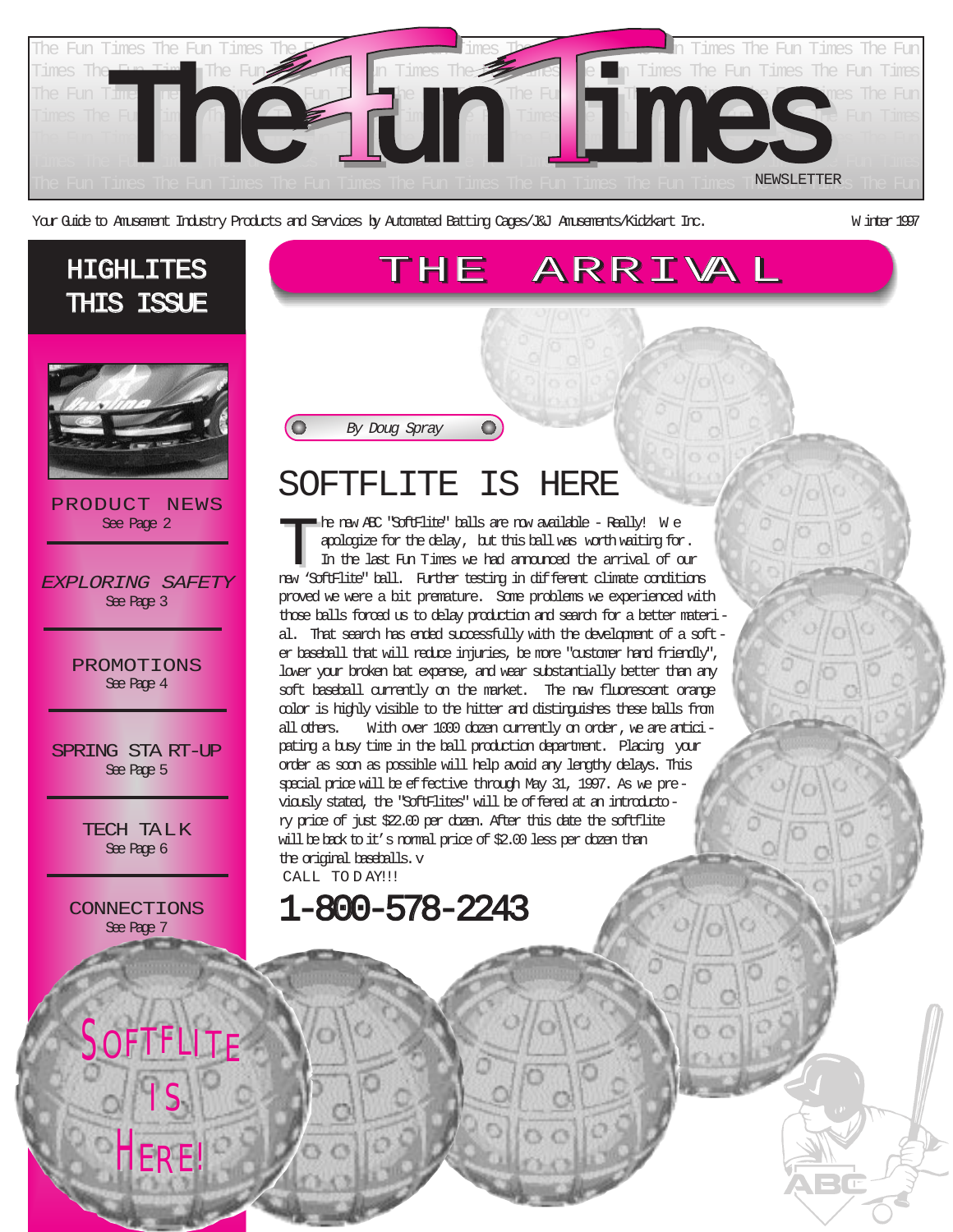# PRODUCTNEWS



**O** 

### Shoulder Harness Cover

The shoulder harness material is soft and pliable when<br>the show but if it is not cleared on a regular (weekly)<br>basis it can become soiled with body oils and salts<br>and hence stiff and abasive new but if it is not cleaned on a regular (weekly) basis it can become soiled with body oils and salts and become stiff and abrasive.

#### WARNING

It is imperative that seat belts be worn properly. If a seat belt is not safely secured, a rider or passenger could be ejected or injured from hitting the inside of the Go-Kart. Don't let anyone operate the Go-Kart if they can not wear a seat belt properly. They can be seriously injured or killed. Always properly fasten rider and passenger seat belts and then double check to make certain straps are not loose.



J&J has developed a vinyl cover/pad to address these situations. To reduce possible chafing of customers neck areas, we strongly advise operators to fit harness covers to their kart. v

| Description            | Order Number                          | Price       |
|------------------------|---------------------------------------|-------------|
| Pad, Seatbelt Shoulder | 11077                                 | $$9.95$ set |
| Pad, Seatbelt Shoulder | 110777 (Sidewinder/Viper) \$11.95 set |             |

Single karts will need 1 set Double karts will need 2 sets

More product news on page 8



# "FUN EXPO really improved my profit mileage."

Learn how to rev up attendance and make your profits zoom when you attend the No. 1 trade show for fun centers, go-kart tracks, and miniature golf courses.

- See 1,000 booths of the latest money-making anusements.
- Hear over 40 solution packed educational sessions, including:

CONCESSION GO-KART & MINIATURE GOLF VETERANS FORUMS SPONSORSHIPS THAT HELP YOU WEATHER ANY KIND OF WEATHER BEING A GREAT MANAGER

Network with thousands of other successful owners and operators.

Sponsored by

FUN EXPO - Sept. 23-26, 1997 - Sands Expo Center - LAS VEGAS Where Family Fun is Serious Business



## The International Family Entertainment Center Show

2 Funtimes Fall 1996

Phone: 914-993-9200 Fax: 914-993-9210

E-mail: FunExpo@aol.com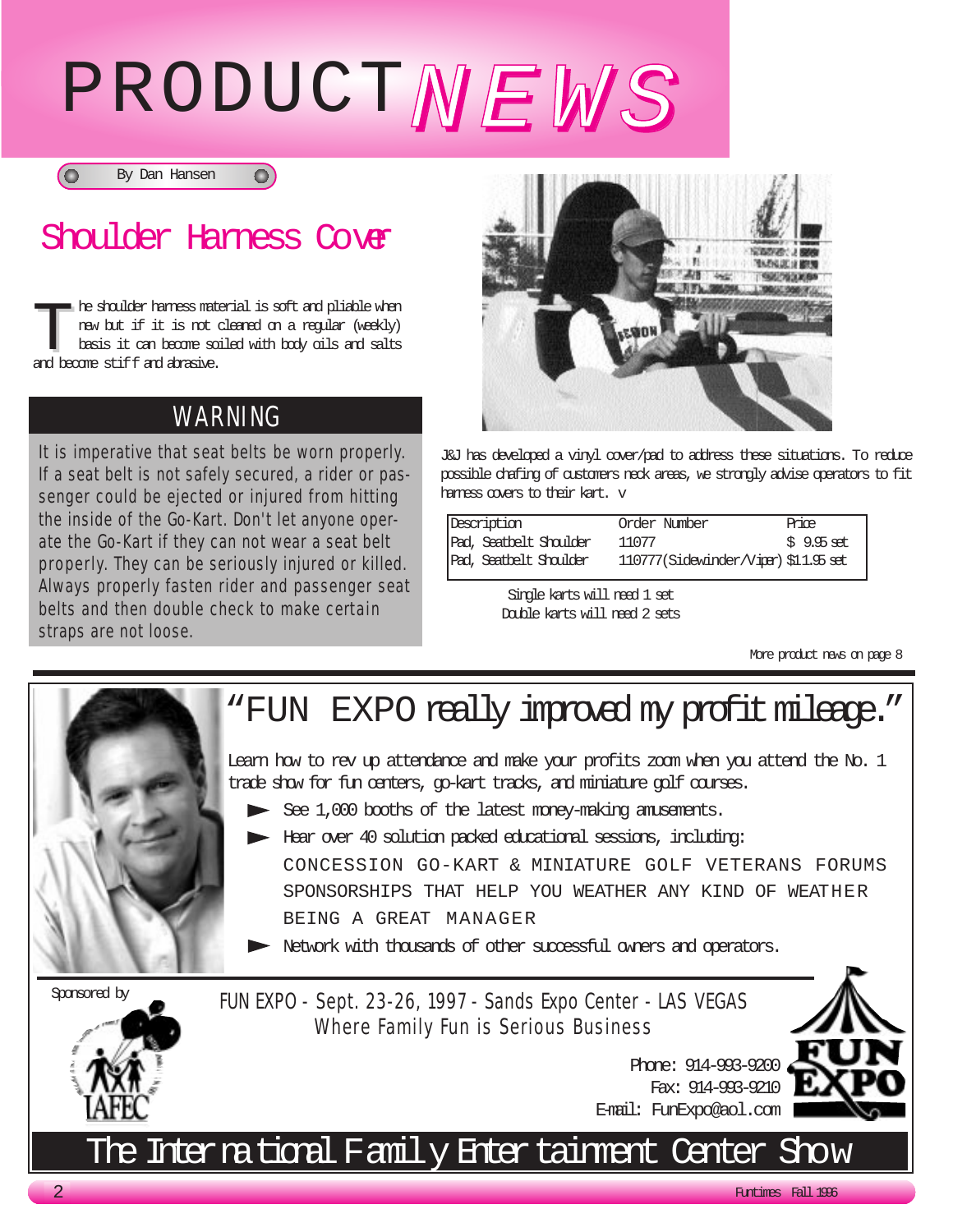# Exploring SAFETY SSUES



 $\bullet$ a By Leon Wilbanks

s the number of concession go kart<br>tracks grow and the subsequent num-<br>bers of tental go karts increase the<br>exposure and public averages ones up dratracks grow and the subsequent numbers of rental go karts increase the exposure and public awareness goes up dramatically. This awareness brings with it the ever present good news/bad news. The "good news" side being the growing popularity of our business; the "bad news" is becoming the target of tabloid TV desperately searching for fodder and the increasing scrutiny of the ubiquitous thing called government.

During the 1996 season a rare incident occurred in Canada involving the death of a patron at a concession go kart track. This caused the Canadian Government to review their regulations concerning go karts and concession track operations. The rules and regulations are still being worked on but the main thrust includes the following:

- 1. Four point shoulder seat belt, harness style.
- 2. Seatbelts with pelvic support.

3. Frame mounted roll bar, which initially required the manufacture to have dynamic testing performed. This since has been modified to non-destructive, calculated simulation testing.

4. Roll bar minimum height is set.

5. Fuel leakage and specific refueling procedures.

6. Kart brakes designed to enable 198 lb. rider and kart to decelerate from top speed to complete stop in 39.37 feet.

7. Seat, backrest and leg area must be so designed as to retain the driver inside the kart in the event of a collision. (No non-bodied karts.)

8. Approved safety helmets must be worn. The list goes on. In short, requirements are getting more specific and detailed. Before purchasing karts or building a track contact the local, state or provincial governing bodies to get the latest information on regulations for your area. J&J's position has always supported a safety conscious approach; in fact, we have covered most of these items already. We encourage regulations that help make concession karting safer. We work actively with regulators to provide them with technical data and history to aid in a healthy "proactive" approach to the situation. Concession kart prices will rise as more changes and certifications are required. A possible upshot of this may bring about such things as kit form concession karts to hold down costs.

How does this relate to you? No immediate changes but be prepared; they are on the way. Get active in the industry and remember .... Big Brother is watching.v



#### GOOD READING

 $\bigcirc$ By Dick Hall

The past several years, ABC and J&J<br>have continually stressed the need for<br>sefety as it relates to our products and<br>our outcomers operations. Both companies have continually stressed the need for safety as it relates to our products and our customers operations. Both companies have produced operating standards and procedures, safety programs, operating manuals

and "Safety Bulletins" which we provide to all of our customers. Our companies continue to work toward developing the safest products of fered in our industry. Clearly, the safety issue is important to us. We would like to point out two recent articles concerning safety which we have found informative and we encourage all of you to read.

In the March 1997 publications of "Fun Extra", produced by the International Association of Family Fun Centers (IAFEC) and "Funworld", produced by the International Association of Amusement Parks and Attractions (IAAPA) safety was a featured issue. Both writer's point out that recent studies have concluded that the majority of injuries in ameement/recreation parks are caused by patron error. This finding, of course, comes as no surprise to any of us.

These articles stress that amusement ride safety (i.e. batting cages, bumper boats and go-karts) requires a "three-legged stool-supported by the ride manufacturers, the ride operators and the patrons". Weurge you to find the time to read both of these articles and support "rider responsibility" legislation in your state! Please do your part. For further information regarding our safety programs and information, please write, call or e-mail either ABC or J & J. v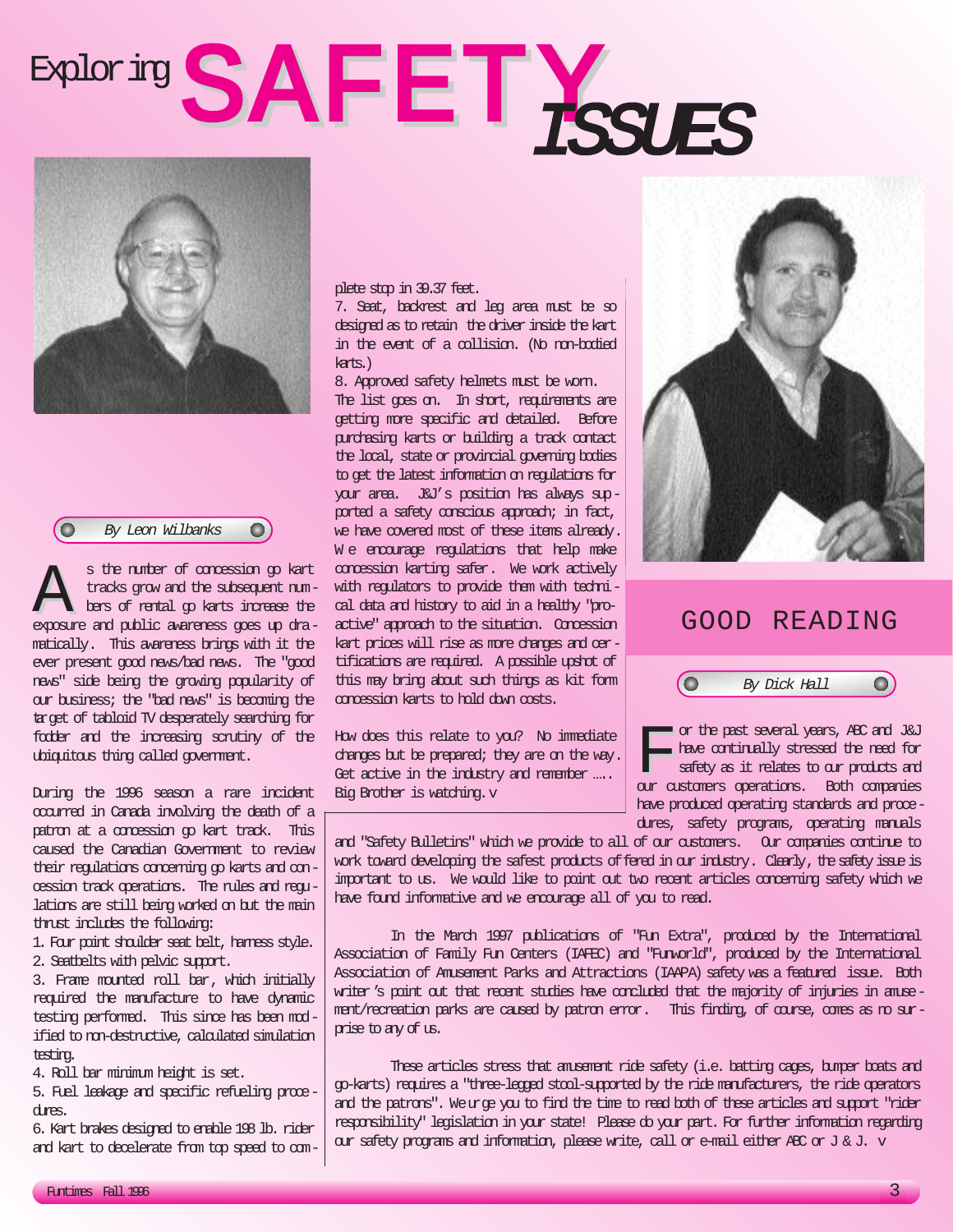

Since 1990

HOW TO CONTACT THE FUNTIMES

Editorial Offices 8811 Huff Ave NE. Salem, OR. 97303

#### Letters to the Editor

The Funtimes welcomes all readers written comments, questions, and suggestions regarding any aspect of the Newsletter. We reserve the right to edit your letter and all letters must include your name, address and daytime telephone number. Direct all comespondence (by mail or electronically) to Letters to the Editor.

Phone (503)390-5714 (800)578-2243

Fax (503)390-4974

E-Mail funtimes@battingcages.com

InterNET http://www.battingcages.com/funtimes

> Editor-in-Chief Dick Hall

Layout Design Eric Hahl

Contributing Editors Marv Foster, Doug Spray, Dan Hansen, Leon Wilbanks, Jim Peper, Dick Hall

Next Tsap

#### EXPLORING SAFETY

TECH TA L K

#### NEW PRODUCT

#### PROMOTIONAL IDEAS

# PROMOTIONS PROMOTIONS



he time of year is approaching when some of you will begin sweeping away the snow and chipping ice of fthe batting cages. Springtime brings renewed interest in baseball and the official start of the batting cage season. With the availability of practice fields diminishing, the obvious target groups for prom otions will be the Little League and softball teams in your area. While these are the people that will use your facility due to its nature, promotions and discounts will give them the incentive that increases frequency and volume when they are there.

Team or individual discount cards have proven to be quite successful for some operators. The price for the cards can be discounted by 15 to 20% from your standard rates There is good selling points you can use when approaching teams. The first advantage is that teams will receive hitting at a discounted price. Also, coaches can request a one time payment from each player. This will appeal to

the coach as he would be relieved of the problems associated with money collection for every hitting session. At the time of purchase, the coach can then schedule all rental times in advance and provide the kids and parents with this schedule. This allows families to plan ahead and again assists the coach by relieving him of having to coordinate each session.

The operator will face a few obstacles in mar-

keting the discount cards. Obtaining a list of coaches to contact can be somewhat difficult. In many cases the teams are not set up until the last moment. There can be a change of coaches from the previous year or they have not been selected. You will also find that names and addresses will not be readily given out. Place early advertisements in the newspapers so the teams know the discount cards will be available. Once the leagues are organized you need to react quickly. Good starting points for contacts are the Parks & Rec. Dept. It may take a few calls, but you should be able to contact the different presidents of Little League and softball leagues. You can provide literature to these presidents that they can make available to the teams, or request the schedule of their meetings you may choose to attend. You could personally hand out the literature or make a brief presentation to sell the correct of the discount cards.

W e have received mixed reports on the advantages of other advertising. Radio advertising can be expensive and difficult to track its effectiveness. If you elect to use radio, pick

to track its effectiveness." aways, but having them "We have received mixed reports on the advantages of other advertising. Radio advertising can be exensive and difficult

stations that relate to teams and leagues. These stations will announce rainouts or other cancellations which in turn may direct the players to your facility. Newspaper coupons are easier to track and justify their expense. You should always use the type of coupon where a purchase is made to receive free hitting. You can be generous with the givespend some money will mentally place a higher

value on the coupon.

Owners need to decide how much promotion the cage actually requires and what level of time and expense is justified. Operators across the country who aggressively promote their cages and facilities will realize a higher level of success and reap the rewards of those efforts. Good luck and we hope you all have a great season!v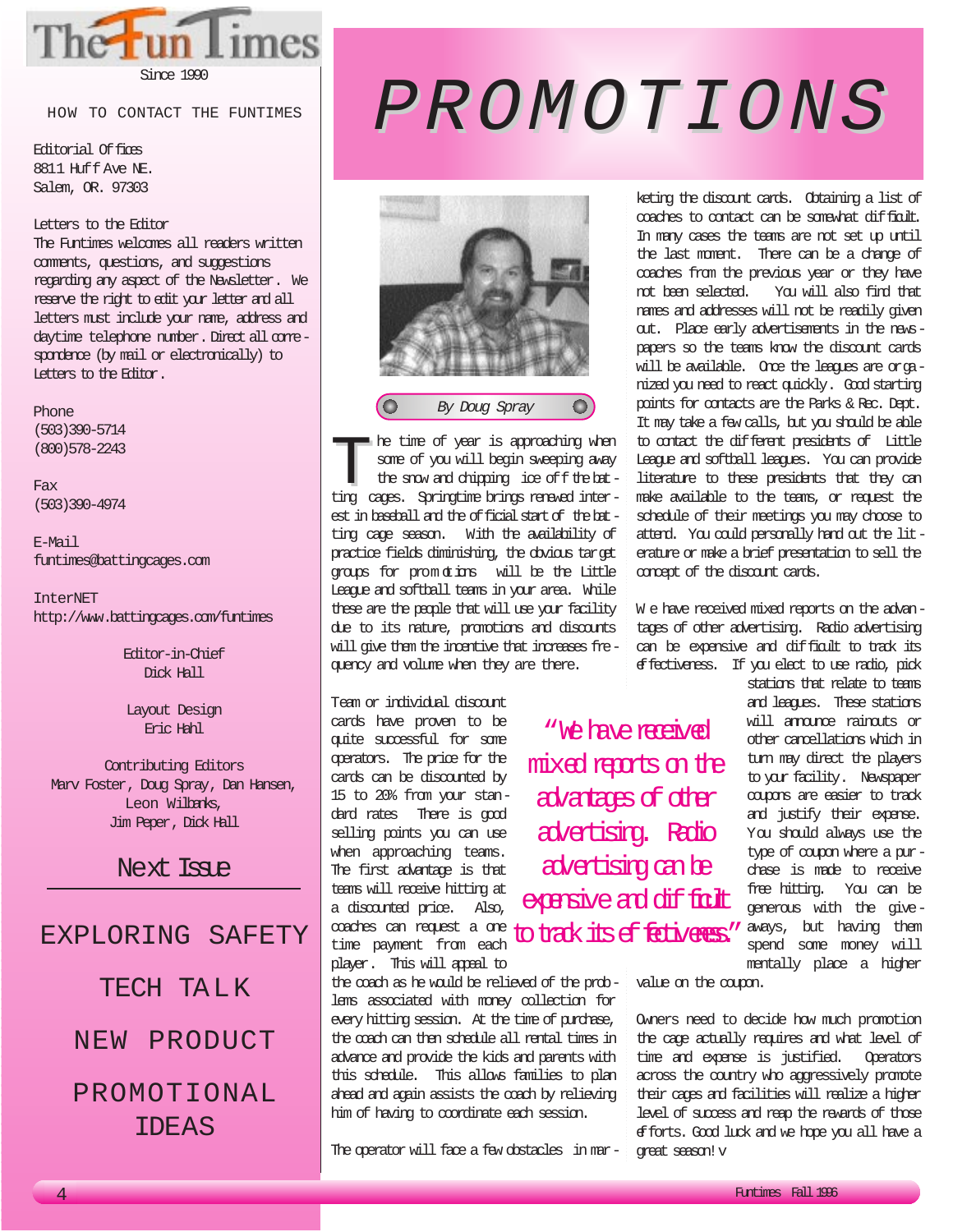



ith spring just around the corner, "Start Up Procedures"<br>for the equipment and netting are a must for Batting<br>Range Safety. Refer to your ABC Operation and<br>Technical Manual for all start up and safety procedures. If you ha for the equipment and netting are a must for Batting Range Safety. Refer to your ABC Operation and Technical Manual for all start up and safety procedures. If you have misplaced or lost your ABC manual, give us a call at 800-578-2243. We will send a replacement immediately. Prior to opening your cage for the new season, you should review these procedures with all of your current employees, and conduct a training session for any new employees.

Each new employee hired throughout the season should go through this training session as part of their hiring process. A guideline to use is contained in your owners manual under "SAFETY IN THE BAT-TING CAGES". ABC also has a training video available which can be used in combination with the owners manual. Remember, safety for your workers and guests has to be taken seriously each and every day! We all must do our part to make 1997 the safest and most profitable year ever.

Even though most of the cages are now open, it is a good idea to run through the following checklist before the busy time hits. To prepare your equipment for the upcoming 1997 season, the following spring start-up procedures are recommended.

#### CHECKLIST:

- 1. Remove all equipment coverings.
- 2. Re-install all equipment that was removed for the winter.

# $\footnotesize{\texttt{START-UP}}$

3. Raise or re-tie net to operating conditions. Inspect net for rips, tears, holes and etc… Repair as needed.

4. Refer to the periodic maintenance schedule located in your ABC Operation and Technical Manual and service each machine as indicated. Perform all services that are listed and use your opening date as a base line forfuture maintenance. Review other maintenance pages for inspections that may not be covered in the periodic schedule.

5. Visually inspect all electrical connections at light box, coin box, microswitches and any other area that would apply. Open light box and tighten all screws. BE CAREFUL NOT TO OVER-TIGHTEN!! Replace all missing screws and verify that all circuit board connections are secure.

6. Inspect balls for wear. If dimples are gone or extremely shallow, consider replacing them. This will have a tremendous effect on the accuracy of a machine.

7. Clean feed trough and dheck for proper alignment to pitching machines.

8. Turn on conveyor system and check for proper operation.

9. Drop tokens through all coin mechanisms and verify proper operation.

10. Inspect warning signs for damage and replace any signs that are missing or not legible.

11. Re-Paint faded home plates and batter's boxes.

12. Turn on and operate all equipment. Verify accuracy of pitching machines and all functions of the system. Call ABC Customer Service Department (800-578-2243) for any questions or further assistance.

13. Last but not least, remember to review all operational and safety procedures and train all new staff members and re-train existing staff on all safety measures.v

#### WEEKEND SERVICE ASSISTANCE!

This is just a reminder to new customers along with our old customers, ABC's weekend service program is still in effect. In 1994 ABC offered a weekend service program, which allowed any ABC customer to call during Saturday or Sunday for technical support. All a customer has to do, is just dial (503)559-7824 and the ABC Weekend Service Assistance Program voice mail will answer. After the tone, leave your name, facility name, phone number with area code and a brief description of the service problem.

The hours for the service are from 9:00am to 5:00pm, Pacific time. The technical representative on duty for the weekend will check in frequently for messages on both Saturday and Sunday so your call will be returned as soon as possible. (This will be a service assistance program only with no shipment of parts available.)v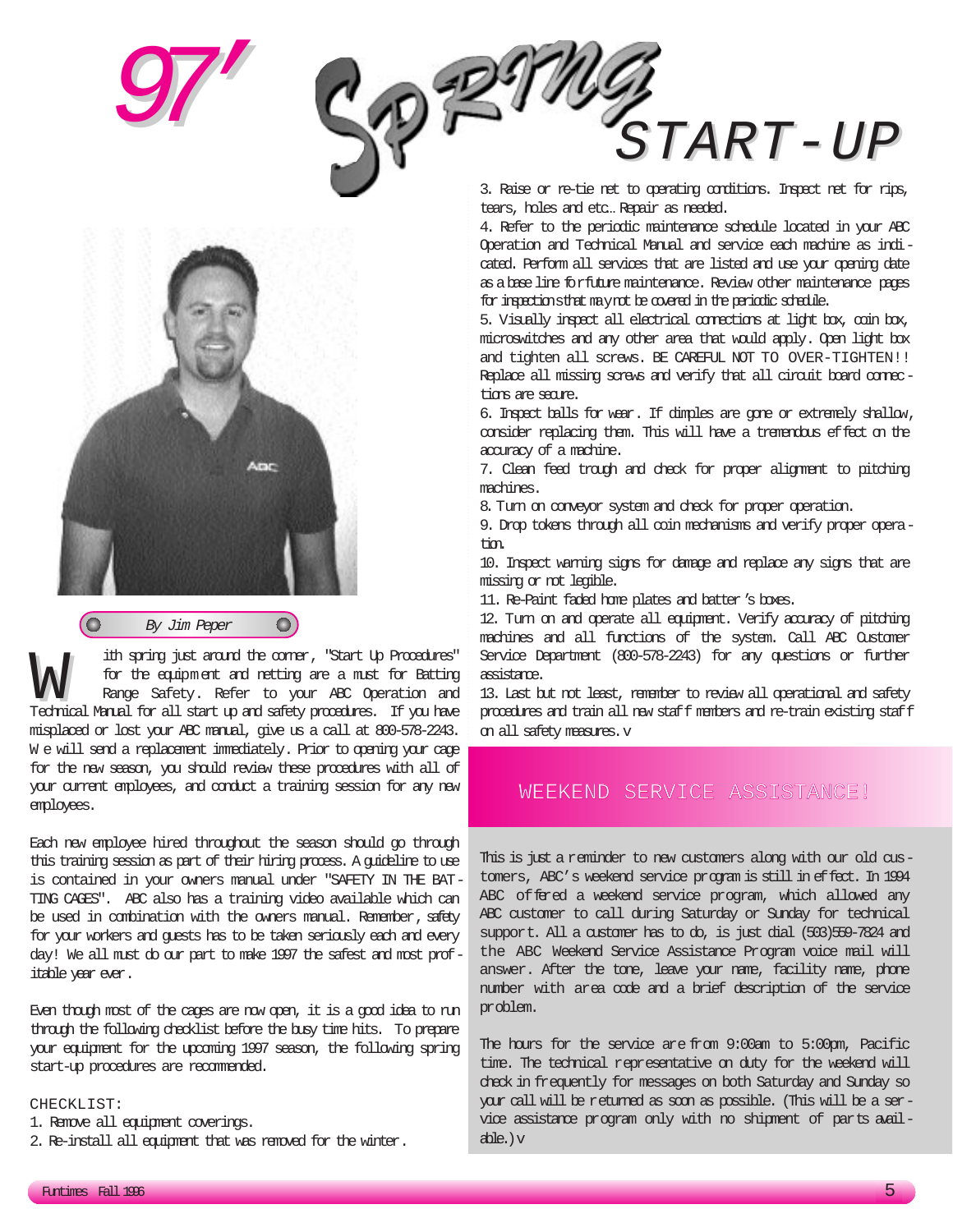# TECHTALK



J&J Honda BF2 Short Blocks

In response to requests<br>
I for help with the cost of<br> **Exploring Horda Bunper**<br>
Boats Motors. The J&J Short n response to requests for help with the cost of rebuilding Honda Bumper Block is the latest addition to the J&J Products line. Built by Honda at J&J's request to upgrade older Honda BF2 Bumper Boat Motors.

The J&J Honda BF2 Short **Block can be easily installed** on any Honda BF2 motor using ordinary tools. This simple procedure takes about one hour and results in a like new motor.

|           |  | BF2 SHORT BLOCK VS NEW BF2      |           |
|-----------|--|---------------------------------|-----------|
| PART#     |  | DESCRIPTION                     | USER NET  |
|           |  |                                 |           |
| 00674     |  | Motor, Honda BF2 Factory Stock  | \$812.70  |
| 00674STRP |  | Motor, Honda BF2 Factory Stock  |           |
|           |  | Base Model                      | \$735.00  |
| 00673     |  | Motor, Honda BF2 J&J Equipped   | \$1050.00 |
| 589100    |  | Motor, Honda BF2A (SHORT BLOCK) | 259.95    |



It comes complete with the following parts: Barrel Comp., Cylinder Guide, Intake Valve Head, Cylinder Gasket, Cylinder Head Cover,Tappet Filter, Breather Cap Comp., Breather Valve, Breather Packing, Breather Cap Gasket, Tappet Cover Tube, Breather Tube A, Breather Guide, Oil Shaft, Oil Slinger Tube B, Breather Shroud Joint, Oil Tube Bolt, Flange 5x10 Bolt, Flange 6x12 Bolt, Stud 6x24 Bolt, Stud 6x46 Bolt, Flange 6x35 Nut, Cap 6mm Washer, 6mm Oil Seal, 17x30x6 Plug, Spark (BMR4A) Pan, Oil, Cover Crankcase Gasket, Case Cover Packing, Oil Filler Cap Finder, Oil Level Bolt, Flange 5x16 Oil Seal, 20x34x6 W ater Seal, 17x36x5.5 Washer, Plain 6mm W asher, Plain 5mm Pin, Dowel 8x14 Ring Set, Piston Piston Pin, Piston Clip, Piston Pin 10mm Rod Assembly, Cornecting Slinger, Oil Cap, Oil Filler Valve, Intake Valve, Exhaust Lifter,Valve Spring, Valve Retainer, Valve Spring Adjuster,Tappet 3.20 Bolt, Connecting Rod W asher, 12mm Washer , Thrust 20mm Bearing, Radial Ball Crankshaft, Comp. Camshaft, Comp. Gear,Timing Total Price if you buy piece by piece \$696.93

Order today and get your boats ready for this season. Part No. 589100 Price \$259.95 each.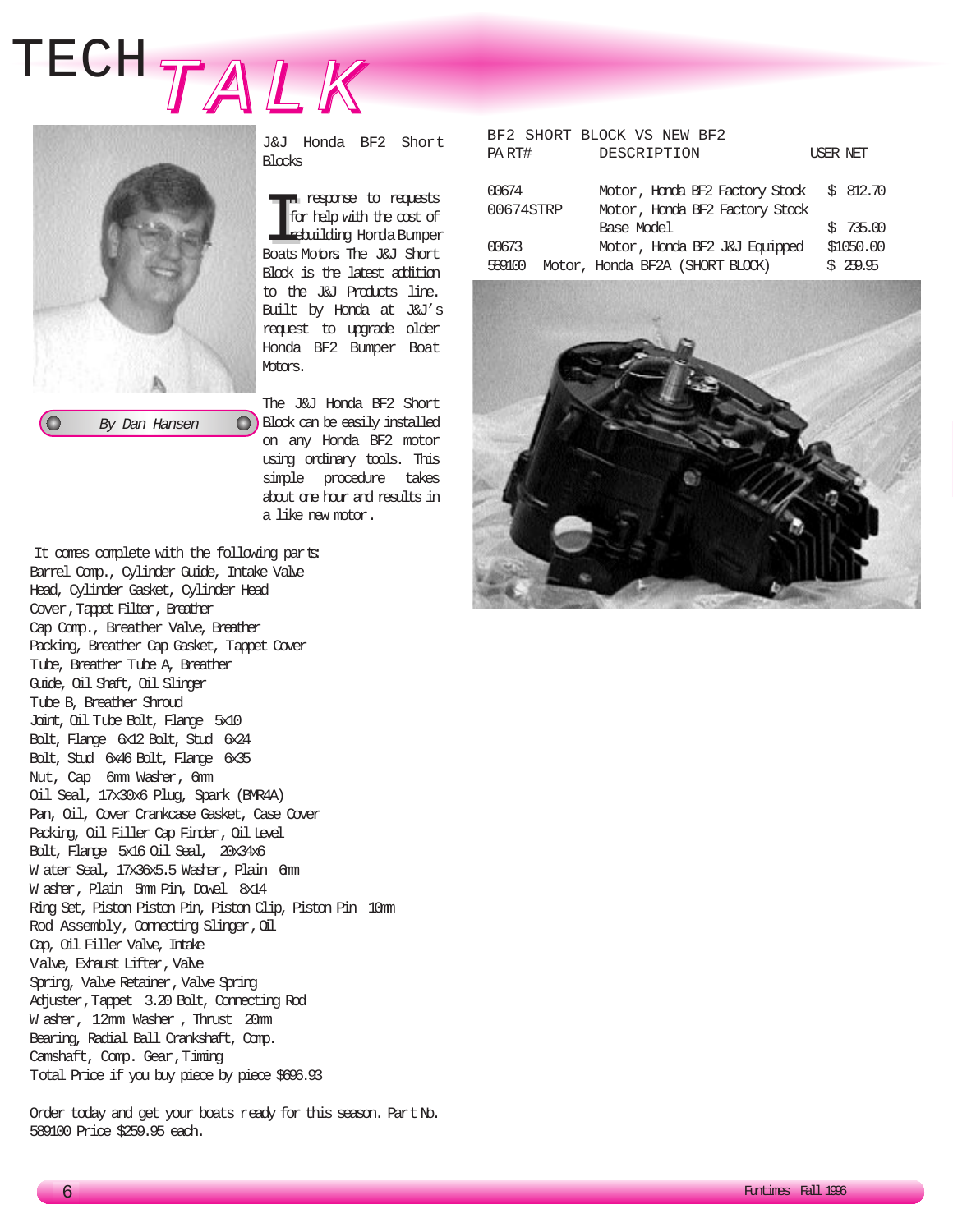### CONNECTIONS



Production at the J&J Factory is at full tilt. Since our expansion last May the plant can now produce 10 karts a day and go to extended production with additional shifts. The most important developments at J&J, continue to be our new and repeat customers. The list of customers to receive Karts and Boats this spring include: Seekonk Grand Prix, Seekonk, MA. Paramount- Canada's W onderland, Vaughn, ONT. Fun Spot, Eureka Springs, AR. Jack's Go-karts, Joseph, OR. Just 4 Fun, Plainfield, IN. PPG&G, Whiteland, IN. Golf-N-Stuff, Norwalk, CA. Golf-N-Stuff, Tucson, AZ. Thunder Creek Quarry, Marshalls Creek, PA. Tee Off at Mel's, Litchfield, NH. Grady's FFC, Bloomington, IL. Golf-N-Stuff, Tucson, AZ. Turtle Lake Amusement Center, WI., White's Family Fun & Sports Center, Acushnet, MA. Kentucky Kingdom, Louisville, K Y. Rogue Valley FFC, Medford, OR. Billing GP, Billings, MT. Lake George Action Park, Lake George, NY. The Castle FFC, Chester, NY. Adventure Sports of Hershey, Elizabethtown, PA. Mulligans's Golf & Games, Horn Lake. MS. Greatimes, Beech Grove, IN. Wilsonville FFC, W ilsonville, OR. Bump and Float Family Fun Park, Crystal Beach, TX. P&T Inc., Emporia, KS.

Raider's Run, Branson, MO. Adventure Zone, Geneva-On-The-Lake, OH. Hinkle FFC, Albuquerque, NM. Kearney's Kart Way, Monticello, IN. Adventure Racing, Queensbury, NY. Frankie's Fun Park, Columbia, SC. Wild Adventures, Valdosta, GA. Mountaisa, Alpharetta, GA. Derry's Lot, Winthrop, WA. And Sun Mountain Sport Center, Bend, OR. Thanks for your continued confidence in J&J Amusements. v